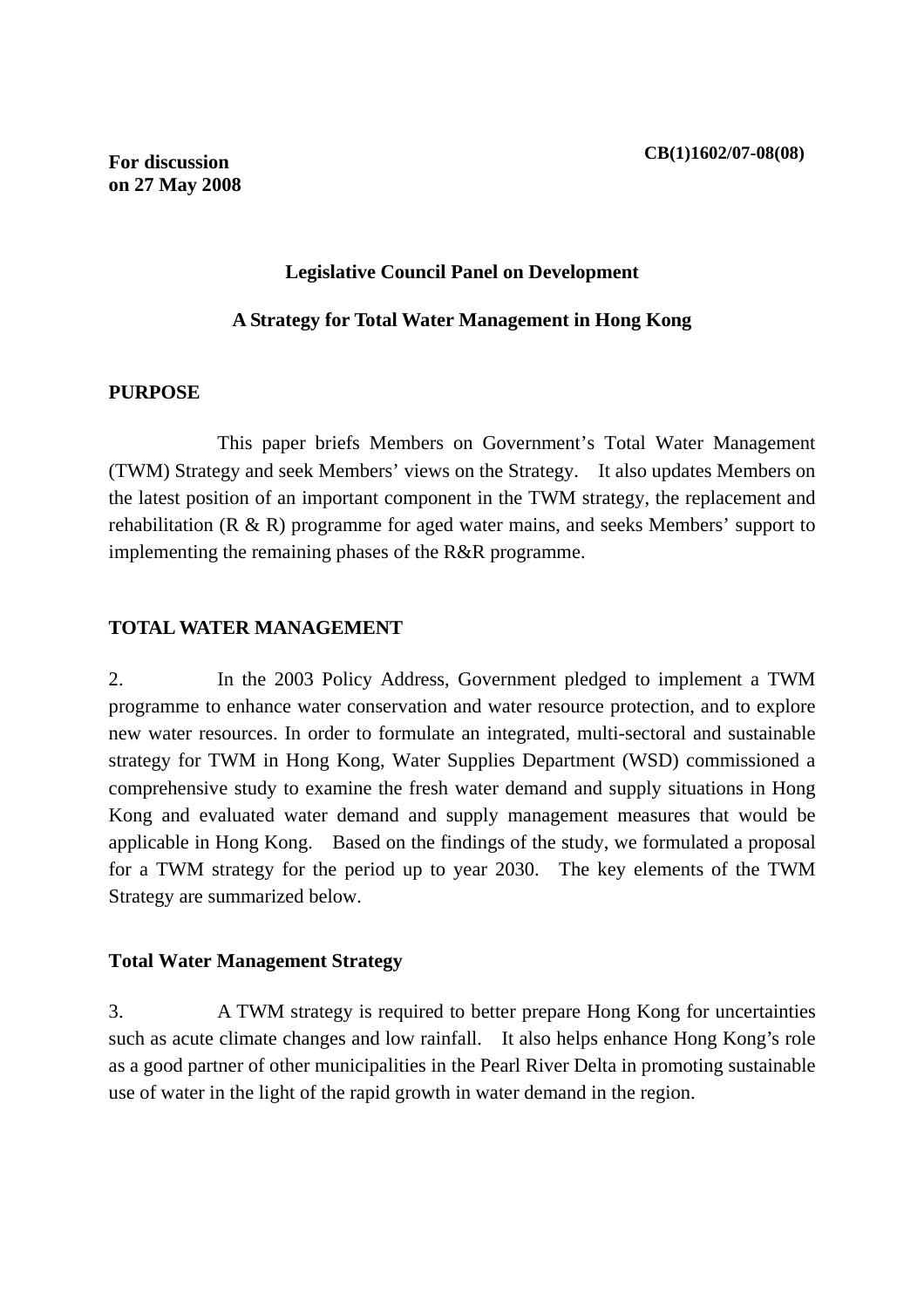4. The TWM strategy to be adopted is to proactively manage demand and supply of water in an integrated, multi-sectoral and sustainable manner.

## **Water Demand**

5. In 2007, the total fresh water demand in Hong Kong was 951 million cubic metres (mcm). Domestic (35%) and non-domestic (25%) consumption accounts for most of the water demand. Water mains leakage (23%) aside, the other important consumption of fresh water includes flushing and fire-fighting. Under the scenario of reference population of 8.4 million by 2030, the fresh water demand will grow to 1,315 mcm.

## **Water Demand Management**

6. In the strategy, initial emphasis will be put on the demand side of stepping up water conservation as follows.

(a) Public Education on Water Conservation

 Further to the current activities on promotion of water conservation, public education will be stepped up in all sectors and directions. The focus will be on education programmes for the younger generation with due consideration given to the inclusion of the concept and details of water conservation in the school programmes.

(b) Promotion of Use of Water Saving Devices

Water saving devices<sup>1</sup> use less water than conventional facilities or appliances. WSD will investigate the feasibility of developing a "Water Efficiency Labelling Scheme" (WELS) the concept of which is similar to the Energy Efficiency Labelling Scheme operated by the Electrical and Mechanical Services Department. WELS would be set up on a voluntary basis to facilitate the consumers to select plumbing fixtures and appliances that would help conserve water. In addition, the Government will promote installation of water saving devices through incorporating them in its projects and buildings as far as practicable.

<sup>-</sup>1 Examples are taps that limit flow, low-flow showerheads and flow restrictors.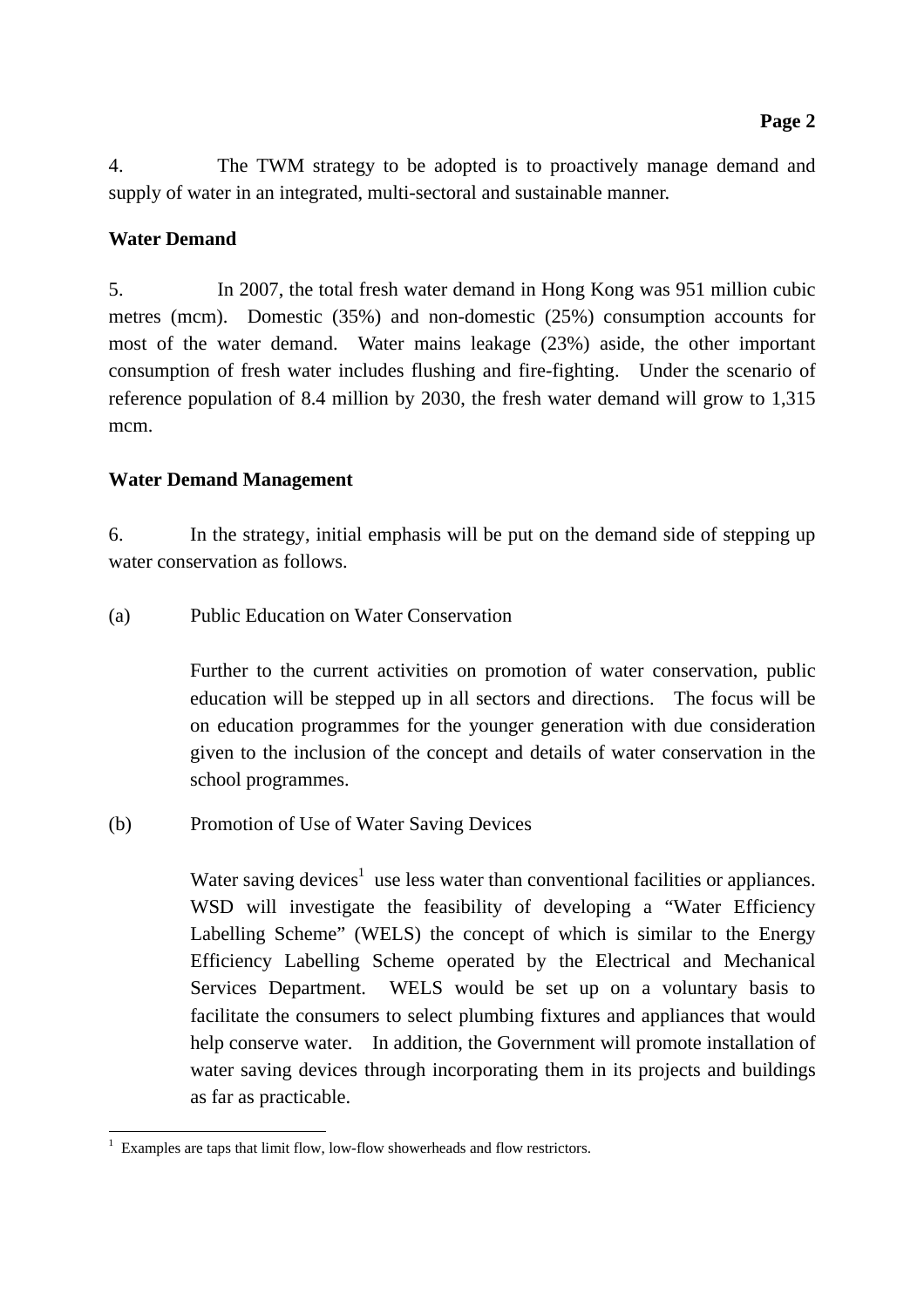### (c) Active Leakage Control

The first step to control water leakage is to implement a replacement and rehabilitation (R & R) programme on the aged water distribution network. The current plan is to tackle about 3 000 km of the 7 700 km network. An update on this programme is in the second part of this paper.

WSD will conduct a review on the management of underground assets. Subject to the finding of the review, WSD would continue with the R&R of water mains to cover the remaining parts of the network.

In addition, WSD would implement comprehensive pressure management to optimize water mains pressure, and enhance leakage detection and monitoring so that leakage could be detected for early remedial actions.

(d) Use of Seawater for Toilet Flushing

WSD has used seawater for toilet flushing in the metropolitan areas and most of the new towns to conserve fresh water. WSD has been planning for extension of the salt water flushing supply system wherever it is economically justified. Preparatory works are in progress for the supply to Pokfulam, Yuen Long and Tin Shui Wai.

## **Water Supply**

7. Surface water collected locally from water gathering grounds ("local yield") provides 20 to 30 percent of water supply to Hong Kong at present. The annual local yield averages at 295 mcm per year and can provide a reliable supply of 210 mcm per year in a one-in-one-hundred year drought (99 percent reliability). About 70 to 80 percent of water is imported from Dongjiang under our agreement with Guangdong authorities. The capacity available through the Dongjiang water supply system will be sufficient to cope with the projected demand in the coming two decades.

## **Water Supply Management**

8. The focus of the supply management is on the following three areas: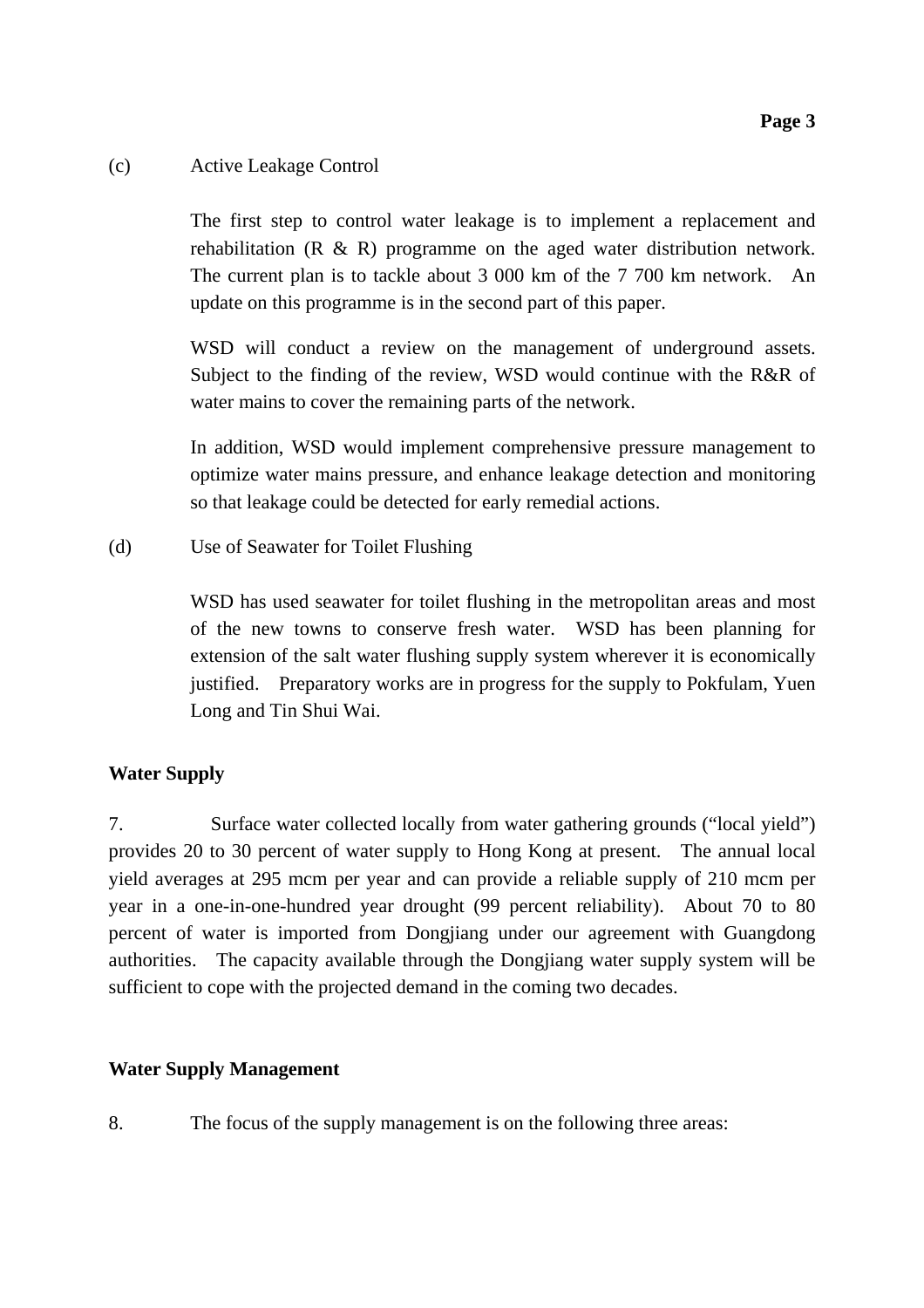#### (a) Protection of Water Resources

WSD plans to strengthen the current practice in protection of water resources. Firstly, a study is in progress to develop the water pollution risks and impact assessment framework for protection of water resources from development in water gathering grounds. Secondly, WSD is planning to start a major capital works project to improve the existing catchwater system for safe and effective collection of surface water.

### (b) New Water Resources

WSD completed a pilot seawater desalination plant study using reverse osmosis technology in 2007. Seawater desalination could be used in the process as it would yield the largest quantity of new water. It is a proven technology internationally and suitably tested in Hong Kong. However, the present day technology involves high capital costs, high level of electricity consumption, and possible negative impact on the marine ecology. In light of this, WSD will closely monitor any further technological advancement that could enhance the viability of such system.

### (c) Water Reclamation

Water reclamation is to use lower quality water to replace high quality water currently used for non-potable purposes such as toilet flushing and landscape irrigation. Subject to the final results of the two current pilot schemes on the use of reclaimed water at Ngong Ping and Shek Wu Hui, reclaimed water from Shek Wu Hui Sewage Treatment Works could be planned for provision to consumers in Sheung Shui / Fanling for toilet flushing and other non-potable uses.

As for reuse of grey water and rainwater harvesting, the Government will conduct trials in projects of appropriate scale and nature to gather experience and encourage private developers to consider them.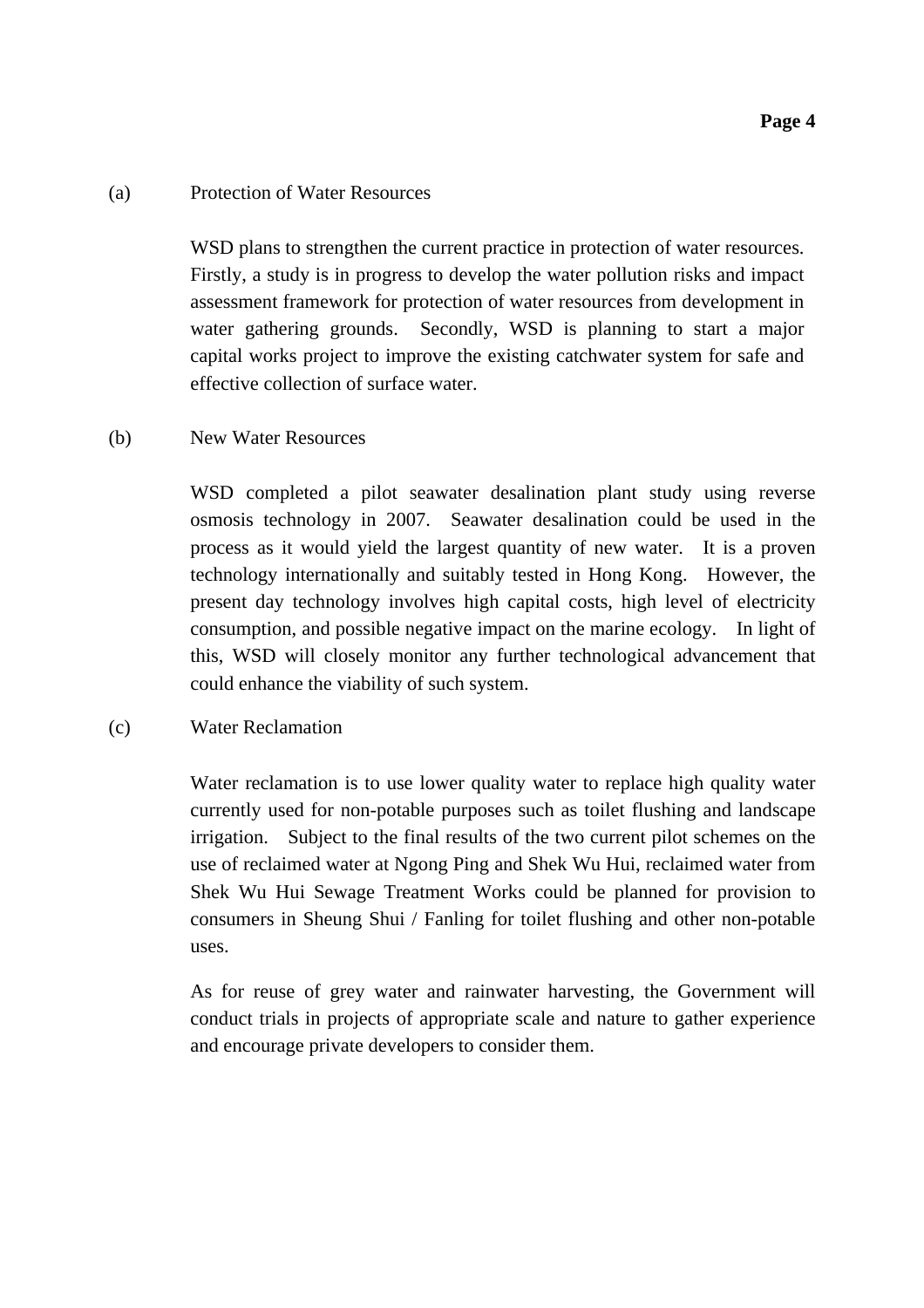#### **PUBLIC CONSULTATION**

9. We consulted the Advisory Council on the Environment and the Advisory Committee on the Quality of Water Supplies on the proposed TWM strategy in April 2008. They considered the TWM strategy a good direction towards the proactive management of water demand and supply resources. We also consulted the relevant professional bodies, tertiary institutions, green groups and non-government organizations in May 2008 and they considered that the strategy is on the right track for the sustainable use of our precious water resources.

#### **REPLACEMENT AND REHABILITATION OF WATER MAINS**

10. The foregoing part of this paper mentions that a key component of the TWM Strategy is the replacement and rehabilitation of water mains as an important measure to control leakage and water bursting. Major aspects of the replacement and rehabilitation of water mains are described below.

#### **The R&R Programme**

11. Hong Kong's fresh water and salt water supplies are provided through a network of about 7 700 kilometres (km) of water mains. Most of these water mains are underground. A substantial portion of the water mains was laid more than 30 years ago. They are progressively approaching the end of their service lives and have become increasingly difficult and costly to maintain. As a result of the ageing problem, we faced an increasing number of main bursts and leakage causing inconvenience to the public and loss of precious water resources. The previous way of carrying out piece-meal and small-scale replacement works was not considered effective. WSD therefore started in 2000 to implement a comprehensive and cost-effective management plan for the water supply network. This involves the replacement and rehabilitation of some 3 000 km of aged water mains in stages to prevent further deterioration of the water supply network.

12. In view of the large scale of works and the long project duration, the R  $\&$  R programme was to be implemented in four stages, within a period of twenty years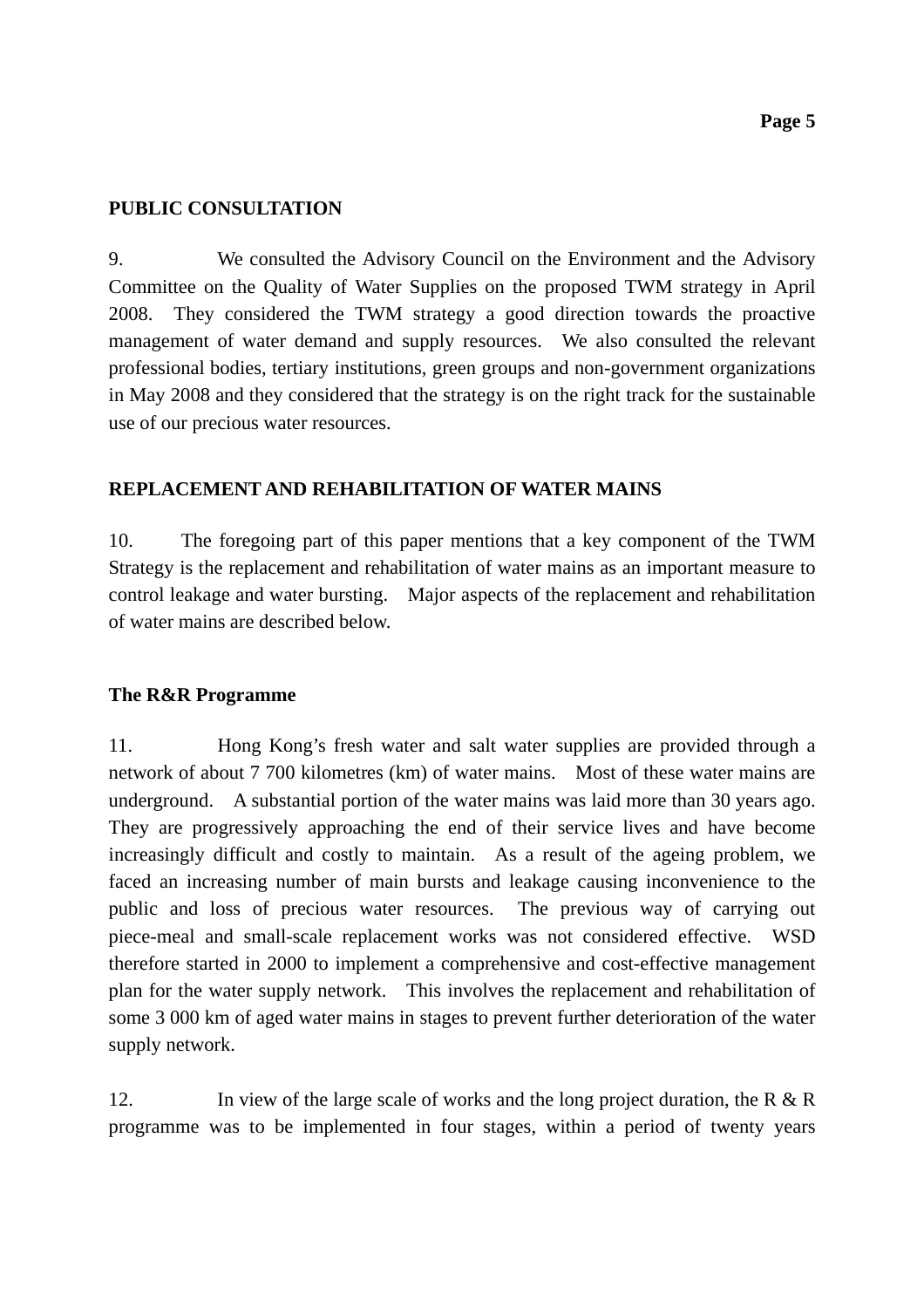between 2000 and 2020. Higher priority is given to the replacement and rehabilitation of those water mains that are in more critical conditions to bring about early benefits. In 2005, WSD decided to advance the target completion of the R & R programme from 2020 to 2015. We will continue reviewing the R & R programme taking into account prevailing constraints with a view to achieving an earlier completion.

13. Further details of the various stages of the R & R programme are at **Appendix 1**. A summary of the current status of the various stages is given in the table below.

|                                  | Length<br>(km) | <b>Start</b> | <b>Completion</b> | Length<br><b>Completed</b><br>(km) | Progress as of<br><b>30 April 2008</b> |
|----------------------------------|----------------|--------------|-------------------|------------------------------------|----------------------------------------|
| <b>Stage 1</b><br><b>Phase 1</b> | 350            | Dec 2000     | Dec 2008          | 333                                | 95%                                    |
| <b>Stage 1</b><br><b>Phase 2</b> | 250            | Sep 2005     | Mar 2010          | 84                                 | 34%                                    |
| Stage 2                          | 750            | Jan 2007     | Jun 2011          | 63                                 | 8%                                     |
| Stage 3                          | 800            | Aug 2008     | Dec 2013          |                                    | Design<br>substantially<br>completed   |
| <b>Stage 4</b>                   | 850            | 2011         | 2015              |                                    | Planning<br>completed                  |
| Total                            | 3000           |              |                   | 480                                | 16 %                                   |

14. The stages 1 and 2 works are now in progress. As at end of April 2008, about 480 km of main-laying works have been completed. The remaining works for these two stages will be completed by 2010 and 2011 respectively. As for the stage 3 works, we plan to commence construction in August 2008. We also plan to engage consultants for the investigation and design of the stage 4 works in late 2008. We have scheduled to submit the proposed upgrading of the stage 3 works under **186WC** and part upgrading of the stage 4 works under **189WC** to Category A for consideration by the Public Works Sub-committee in June 2008. Details of the proposed upgrading are given in **Appendix 2**.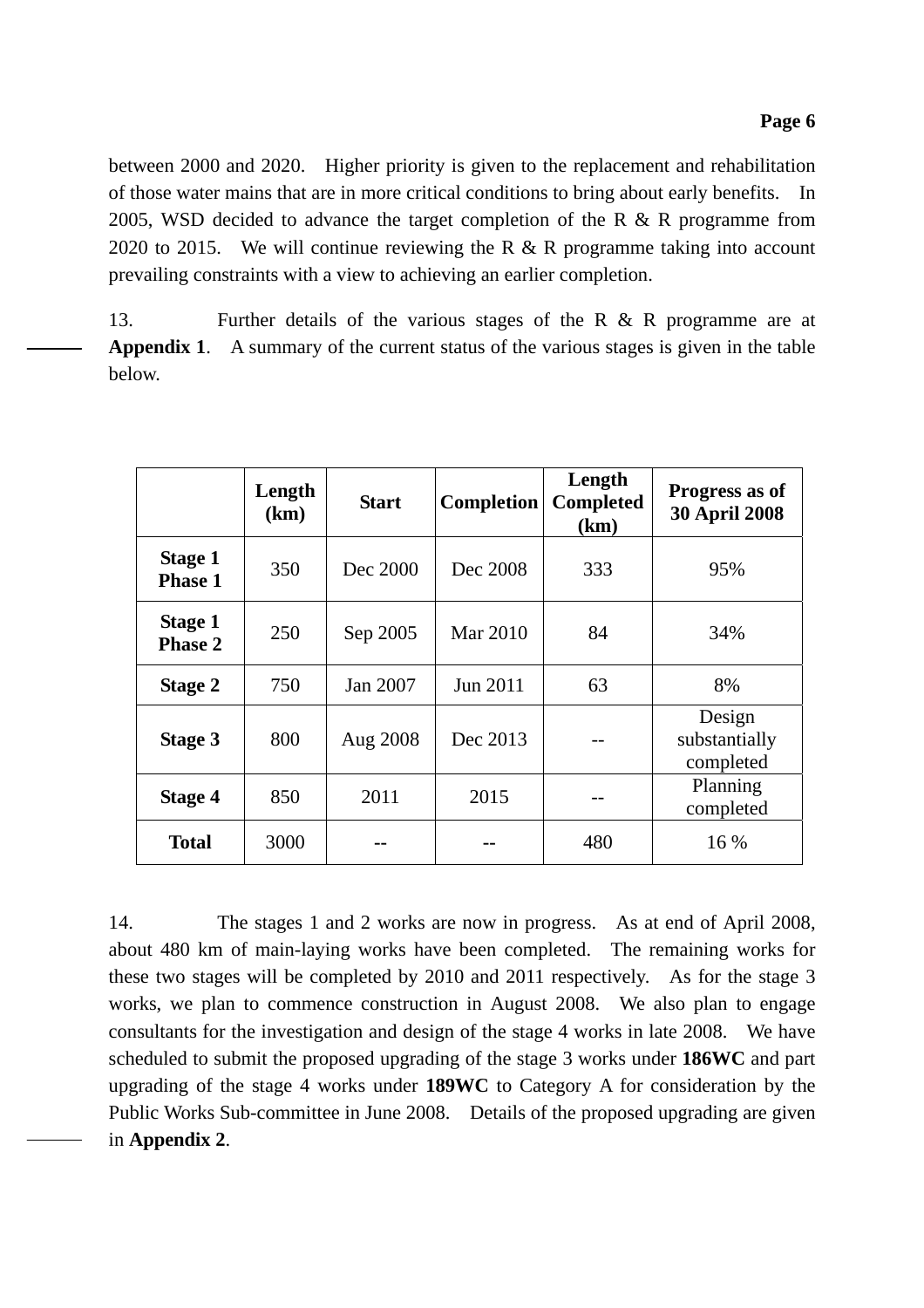### **Benefits and Challenges**

#### *Benefits*

15. Implementing the R & R programme will significantly increase the reliability of the water supply and distribution system and will greatly reduce the number of main bursts and leaks and the inconvenience to the public. With the R  $\&$  R works completed to-date, the total number of bursts and leaks has been reduced from the peak of about 25 500 in 2002/03 to 15 200 in 2007/08. We anticipate the leakage rate will be further decreased from 25 % in 2001 to 15 % upon completion of the current R  $\&$  R programme.

### *Challenges*

16. The scale, extent and duration of the current R & R programme are unprecedented. An added challenge is that a significant portion of the works falls within urban areas and many of the water mains are under very busy roads. Experience from stages 1 and 2 reveals that accelerating the programme would increase the number of work fronts and would intensify the impact on traffic and bring inconvenience to the public. WSD would continue with active public engagement to take account of public views in devising mitigation measures for the works.

### **WAY FORWARD**

17. The TWM strategy will form the foundation for future reviews and continuous monitoring of the state of water demand and supply in Hong Kong. It will also help WSD initiate new measures to meet challenges, for optimal utilization and development of water resources.

18. As regards the R & R programme, WSD shall make every endeavor to complete the remaining stages of the current R&R programme before 2015, and would extend the programme further to help conserve water and reduce the inconvenience of water mains bursts.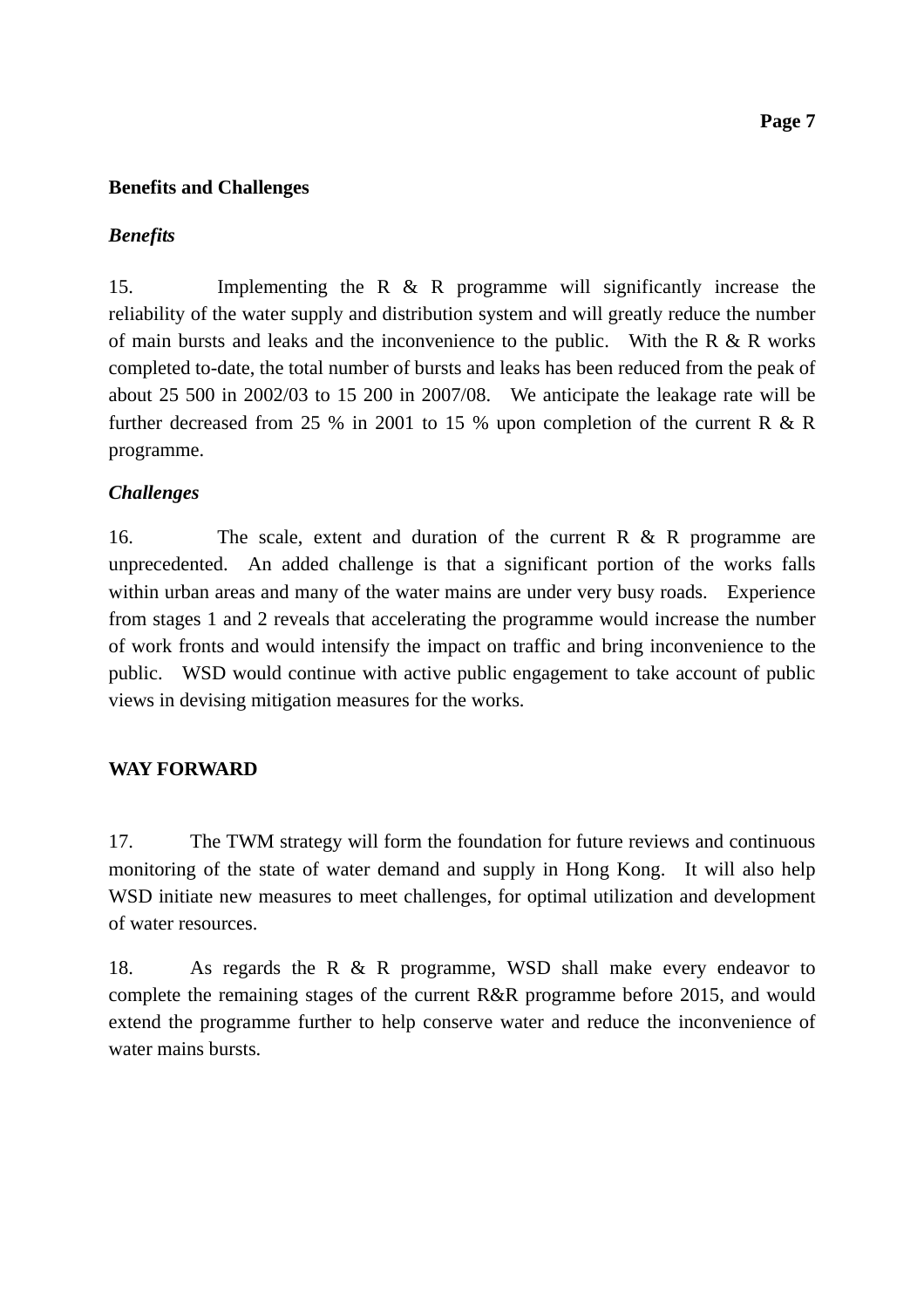## **Page 8**

### **ADVICE SOUGHT**

19. Members are requested to –

- (a) give views on the TWM strategy;
- (b) note the latest position of the R&R programme; and
- (c) support the proposals to upgrade **186WC** and part of **189WC**.

**Development Bureau Water Supplies Department May 2008**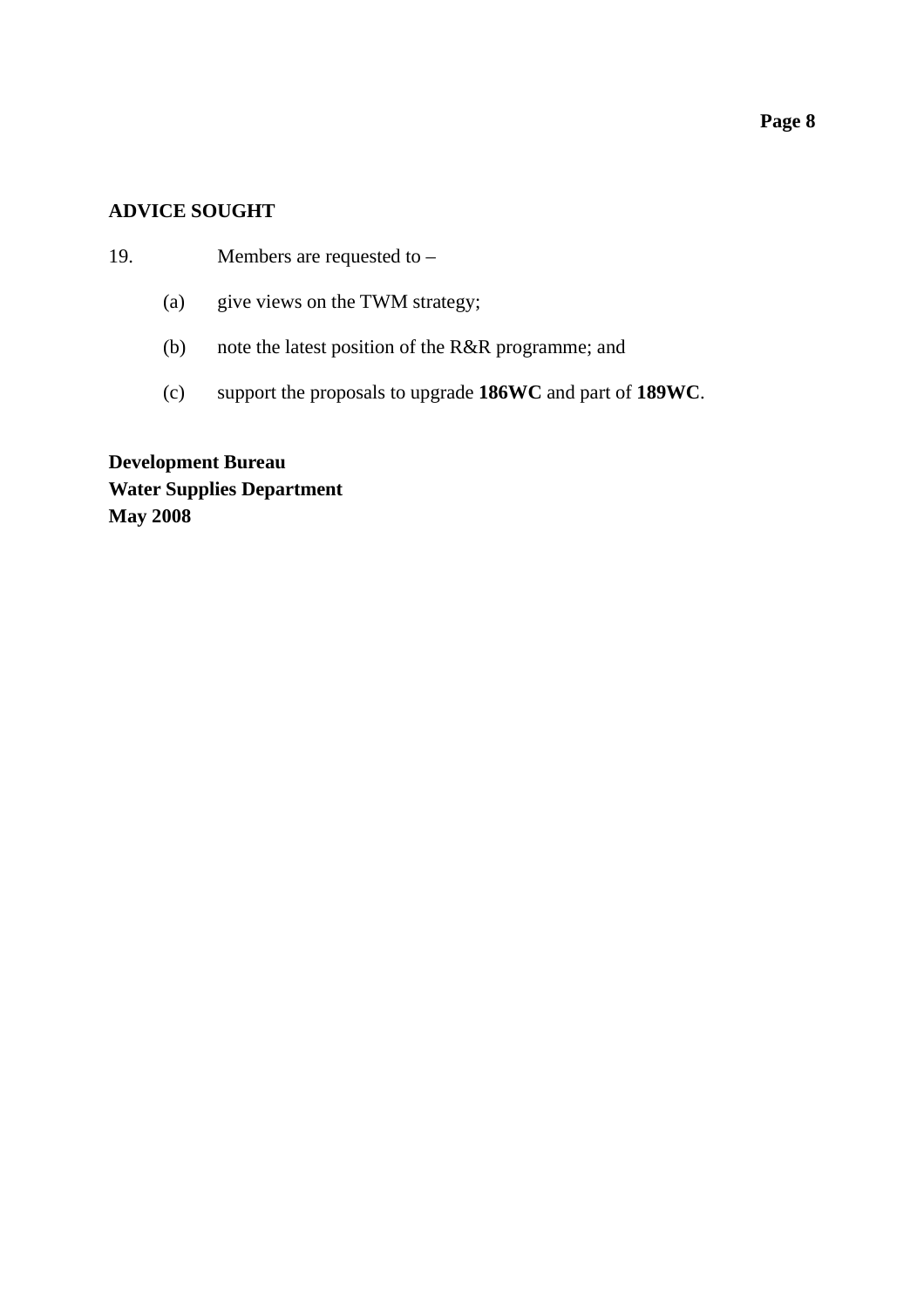# **Appendix 1**

# **Current status on the four stages of the water mains replacement and rehabilitation programme**

| <b>PWP</b> Item | <b>Item Description</b>                                                                                                                                                           | <b>Status</b>                                                                                                                                                                                                                                                                                                                                                                                                                                     |
|-----------------|-----------------------------------------------------------------------------------------------------------------------------------------------------------------------------------|---------------------------------------------------------------------------------------------------------------------------------------------------------------------------------------------------------------------------------------------------------------------------------------------------------------------------------------------------------------------------------------------------------------------------------------------------|
| 90WC            | Stage 1 phase $1 -$<br>Replacement and rehabilitation<br>of 246 km of fresh water mains<br>and 104 km of salt water mains<br>Total approved project estimate:<br>$$2,432$ million | The<br>project<br>was<br>part-upgraded<br>to<br>Category A in several packages as 95WC,<br>175WC, 177WC and 179WC<br>for<br>consultants<br>engaging<br>out<br>to<br>carry<br>investigation and detailed design, and for<br>implementing the early parts of the works.<br>The remaining part of the project was<br>upgraded to Category A as 90WC in May<br>2003.<br>Construction works are now in<br>progress for completion in December<br>2008. |
| 174WC           | Stage 1 phase $2 -$<br>Replacement and rehabilitation<br>of 210 km of fresh water mains<br>and 40 km of salt water mains<br>Total approved project estimate:<br>$$1,327$ million  | The project was part-upgraded to Category<br>A as 178WC for engaging consultants to<br>out investigation<br>and<br>impact<br>carry<br>assessments.<br>The project was part-upgraded to Category<br>A again as 185WC in June 2005 for                                                                                                                                                                                                              |
|                 |                                                                                                                                                                                   | construction of the works in Sha Tin and<br>Tai Wai.<br>The remaining part of the project was<br>upgraded to Category A as 174WC in<br>Construction<br>April<br>2006.<br>works<br>commenced in August 2006 for completion<br>in March 2010.                                                                                                                                                                                                       |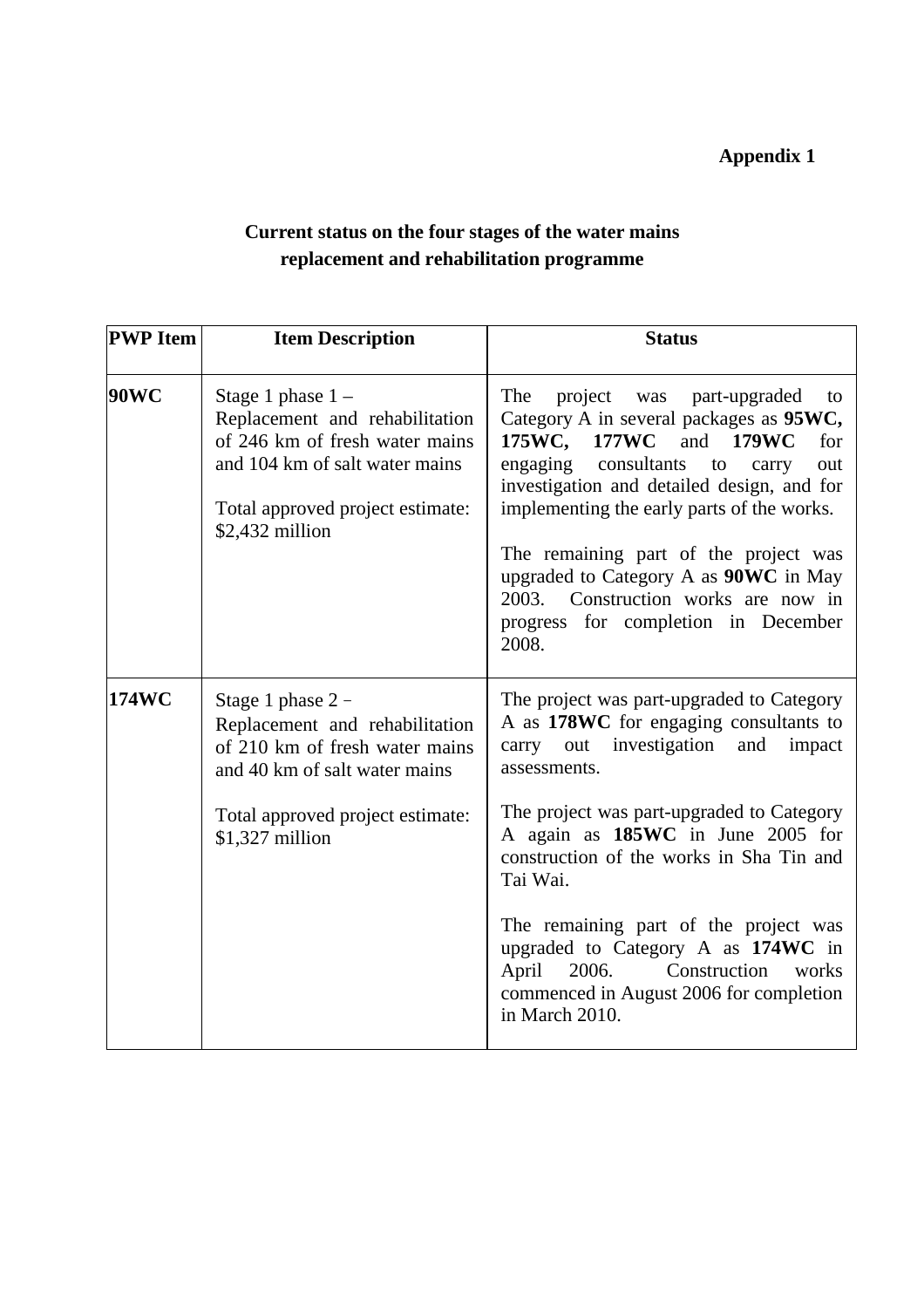| <b>PWP</b> Item | <b>Item Description</b>                                                                                                                                                                                                                                                                                        | <b>Status</b>                                                                                                                                                                                                                                                                                                                                                                                                                                                           |
|-----------------|----------------------------------------------------------------------------------------------------------------------------------------------------------------------------------------------------------------------------------------------------------------------------------------------------------------|-------------------------------------------------------------------------------------------------------------------------------------------------------------------------------------------------------------------------------------------------------------------------------------------------------------------------------------------------------------------------------------------------------------------------------------------------------------------------|
| <b>182WC</b>    | Stage $2-$<br>Replacement and rehabilitation<br>of 670 km of fresh water mains,<br>80 km of salt water mains and<br>3 km of raw water mains<br>Total approved project estimate:<br>$$3,220$ million<br>comprising<br>\$3,167 million under 182WC<br>and \$53 million under 184WC<br>(part-upgraded from 182WC) | The project was part-upgraded to Category<br>A as 184WC in March 2005 for engaging<br>consultants to carry out investigation and<br>detailed design.<br>The remaining part of the project was<br>upgraded to Category A as 182WC in<br>December 2006. The construction works<br>commenced in early 2007 for completion<br>in June 2011.                                                                                                                                 |
| <b>186WC</b>    | Stage $3-$<br>Replacement and rehabilitation<br>of 635 km of fresh water mains<br>and 165 km of salt water mains<br>Estimated project cost:<br>\$5,615<br>million<br>comprising<br>\$5,550 million under 186WC<br>and \$65 million under 187WC<br>(part-upgraded from 186WC)                                   | The project was part-upgraded to Category<br>A as 187WC in July 2006 for engaging<br>consultants to carry out investigation and<br>design.<br>detailed<br>The<br>proposed<br>investigation and design consultancies are<br>in progress for completion by early 2009.<br>The remaining part of the project is<br>scheduled to be upgraded to Category A in<br>July 2008. Construction<br>works<br>are<br>scheduled to commence in August 2008<br>for completion in 2013. |
| <b>189WC</b>    | Stage 4 -<br>Replacement and rehabilitation<br>of 737 km of fresh water mains<br>and 113 km of salt water mains<br>Estimated project cost:<br>\$6,689 million                                                                                                                                                  | The project is scheduled to be part-<br>upgraded to Category A in July 2008 for<br>consultants<br>engaging<br>to<br>carry<br>out<br>investigation and detailed design.<br>The<br>proposed<br>investigation<br>and<br>design<br>consultancies are scheduled to commence<br>in October 2008 for completion by phases<br>around mid 2011.<br>Construction works are<br>scheduled<br>to                                                                                     |
|                 |                                                                                                                                                                                                                                                                                                                | commence in early 2011 for completion in<br>2015.                                                                                                                                                                                                                                                                                                                                                                                                                       |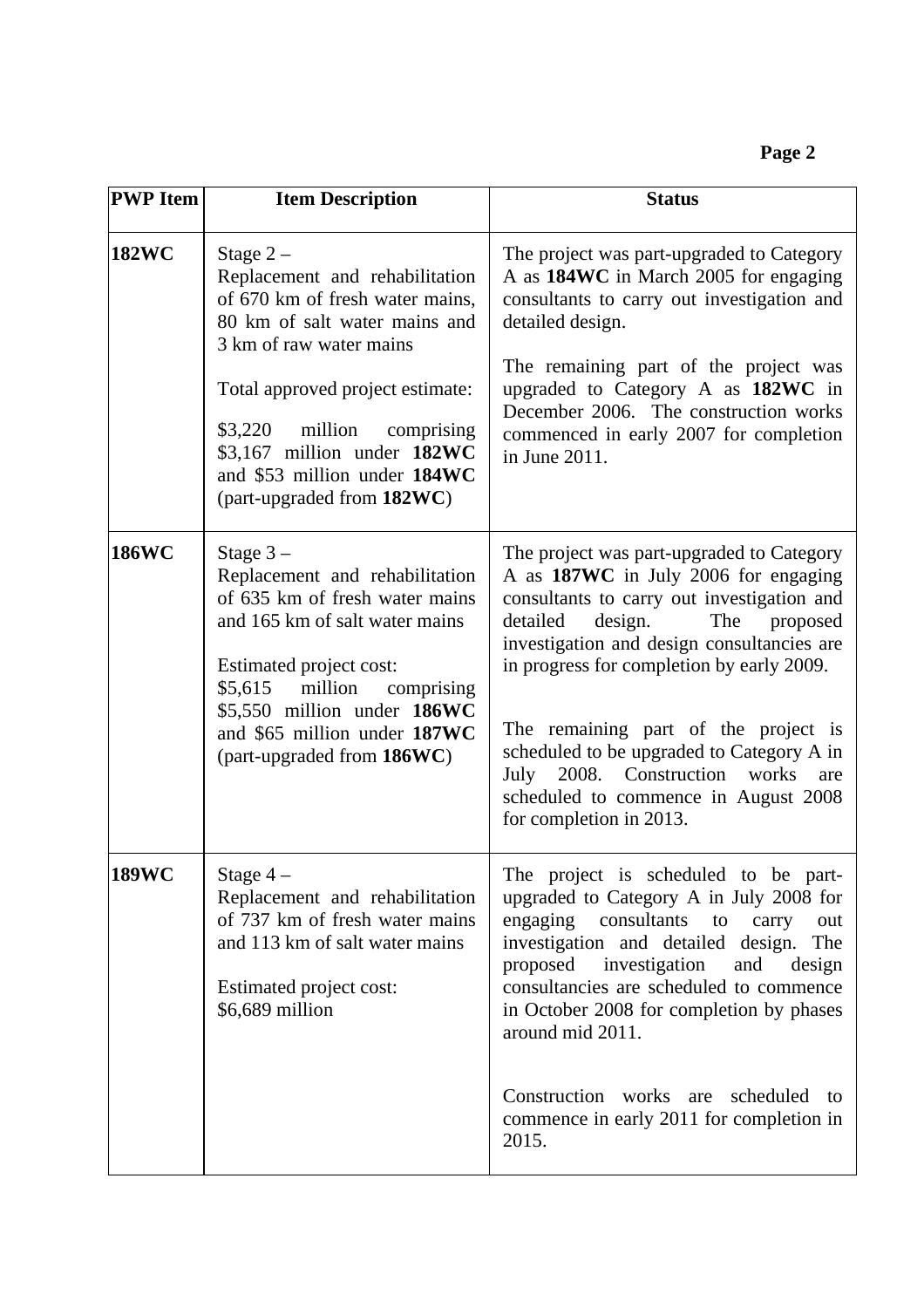### **Appendix 2**

## **186WC – Replacement and rehabilitation of water mains, stage 3**

## **189WC – Replacement and rehabilitation of water mains, stage 4**

## **PURPOSE**

 We intend to upgrade the remaining part of **186WC** "Replacement and rehabilitation of water mains, stage 3" and part-upgrade **189WC** "Replacement and rehabilitation of water mains, stage 4 – investigation and detailed design" to Category A at estimated costs of \$5,550 million and \$198.4 million respectively in money-of-the-day (MOD) prices.

## **PROPOSALS**

## **186WC "Replacement and rehabilitation of water mains, stage 3"**

2. The stage 3 works under **186WC** comprise the replacement and rehabilitation of water mains in various districts throughout the territory as shown in **Enclosure 1** and summarized below -

- (a) about 635 km of fresh water mains ranging from 20 to 1 500 millimetres (mm) in diameter including associated service pipes and connections; and
- (b) about 165 km of salt water mains ranging from 20 to 1 000 mm in diameter including associated service pipes and connections.

3. In July 2006, Finance Committee approved the part-upgrading of **186WC**  to Category A as **187WC** for engaging consultants to carry out investigation and detailed design of the works. We now propose to upgrade the construction works under **186WC**  to Category A at an estimated cost of \$5,550 million in MOD prices**.**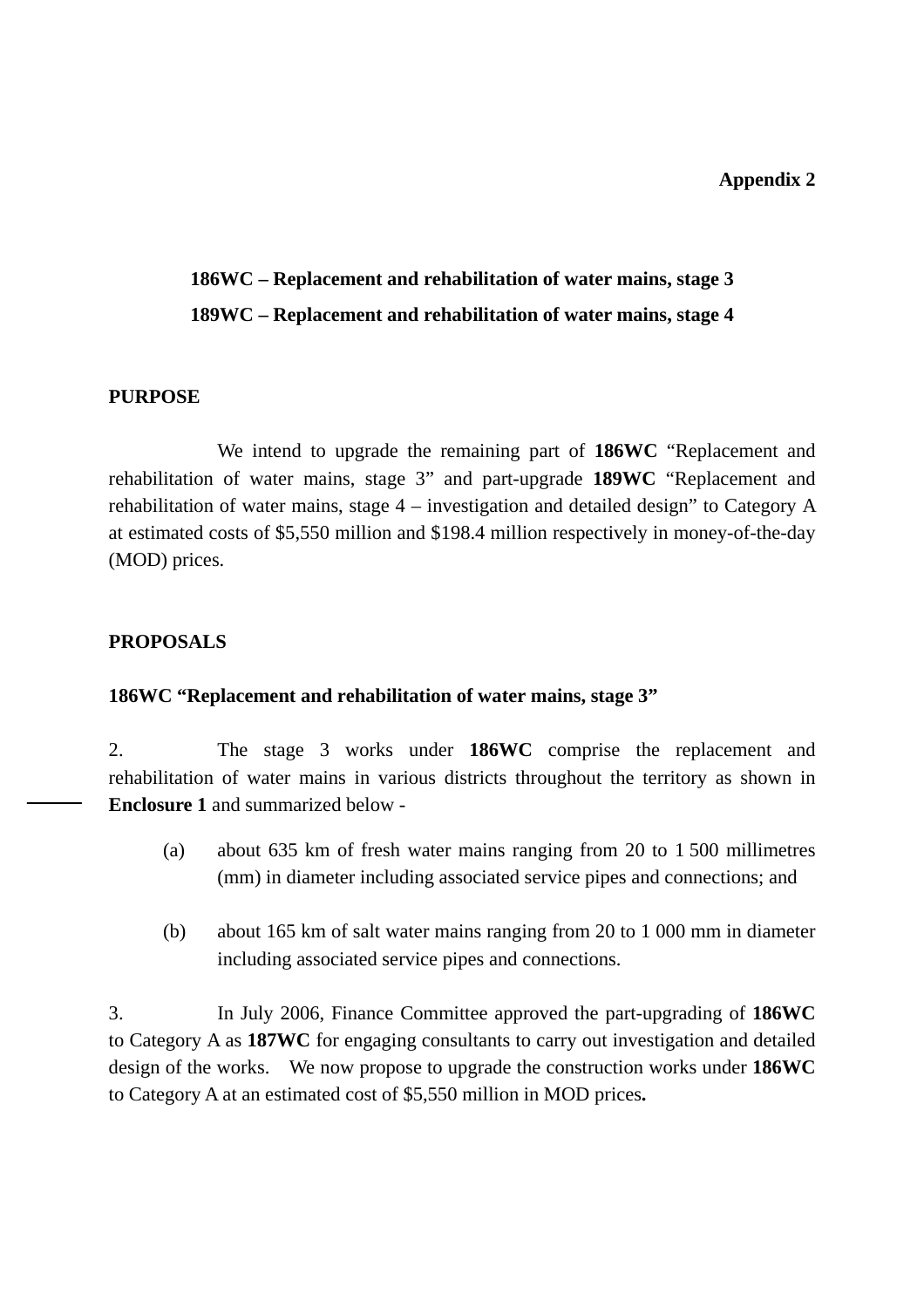4. The construction period, commencing from mid 2008 for completion in late 2013, includes laying associated service pipes and completing service connections to households.

## **189WC (part-upgrade) "Replacement and rehabilitation of water mains, stage 4"**

5. The stage 4 works under **189WC** is the last stage of the current replacement and rehabilitation programme for aged water mains. It comprises the replacement and rehabilitation of remaining water mains to be covered under the programme at an estimated cost of \$6,689 million in MOD prices. Similar to previous stages, the water mains scatter in various districts throughout the territory as shown in **Enclosure 2** and summarized below -

- (a) about 737 km of fresh water mains ranging from 20 to 2 200 mm in diameter including associated service pipes and connections; and
- (b) about 113 km of salt water mains ranging from 25 to 1 200 mm in diameter including associated service pipes and connections.

6. We propose to engage consultants to carry out investigation and design for the project at an estimated cost of \$198.4 million in MOD prices. The scope of the proposed consultancy includes -

- (a) detailed design of the replacement and rehabilitation works;
- (b) traffic impact assessments;
- (c) drainage impact assessments;
- (d) environmental reviews; and
- (e) site investigation and condition survey works.

## **JUSTIFICATION**

7. To prevent further deterioration of the water supply network, we need to implement the R  $\&$  R programme as soon as possible. As part of the programme, the proposed stage 3 works under **186WC** will help bring about earlier improvement to the supply system and avoid loss of precious water resources. It will also minimize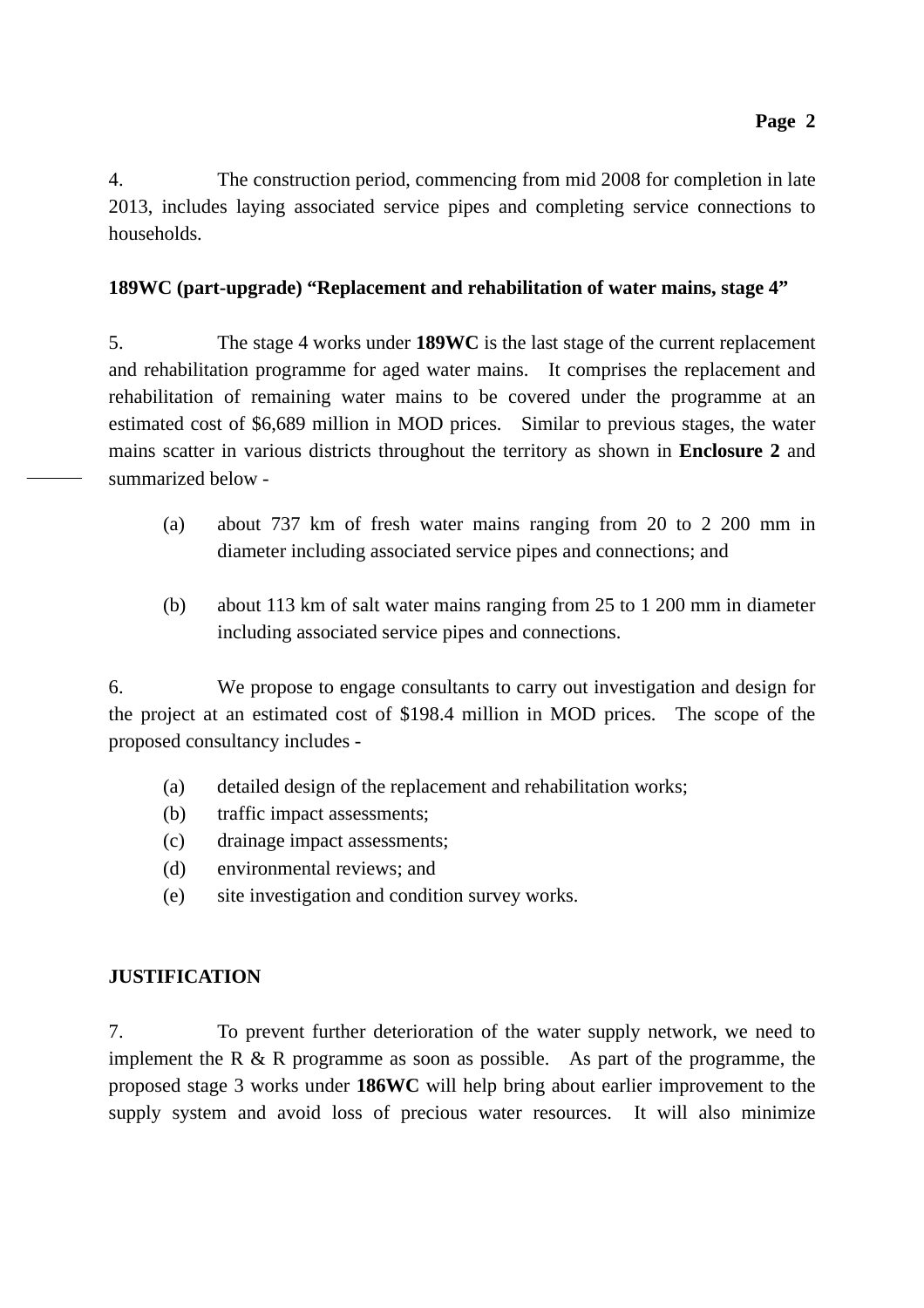inconvenience to the public due to frequent main bursts. Upon the completion of the stage 3 works, about 800 km of water mains will be replaced or rehabilitated.

8. As regards stage 4 of the programme, we need to commence investigation and detailed design works in mid 2008 in order to enable the construction works to commence by early 2011 as scheduled. In view of the scale and complexity, the proposed works demand considerable resources over a relatively short period. As WSD does not have adequate in-house resources to carry out the works under **189WC**, it is therefore proposed to part-upgrade **189WC** for engagement of consultants to carry out investigation, impact assessments and detailed design of the proposed stage 4 works.

## **FINANCIAL IMPLICATIONS**

#### **186WC**

9. We estimate the cost of the proposed works to be about \$5,550 million in MOD prices made up as follows –

|     |                                                    |       | \$ million |
|-----|----------------------------------------------------|-------|------------|
| (a) | Water main replacement by                          |       | 3,100      |
|     | traditional mainlaying method<br>(i)               | 2,686 |            |
|     | trenchless methods<br>(ii)                         | 414   |            |
| (b) | Water main rehabilitation by trenchless<br>methods |       | 1,540      |
| (c) | Environmental mitigation measures                  |       | 55         |
| (d) | Consultants' fees for                              |       | 525        |
|     | contract administration<br>(i)                     | 25    |            |
|     | site supervision<br>(ii)                           | 500   |            |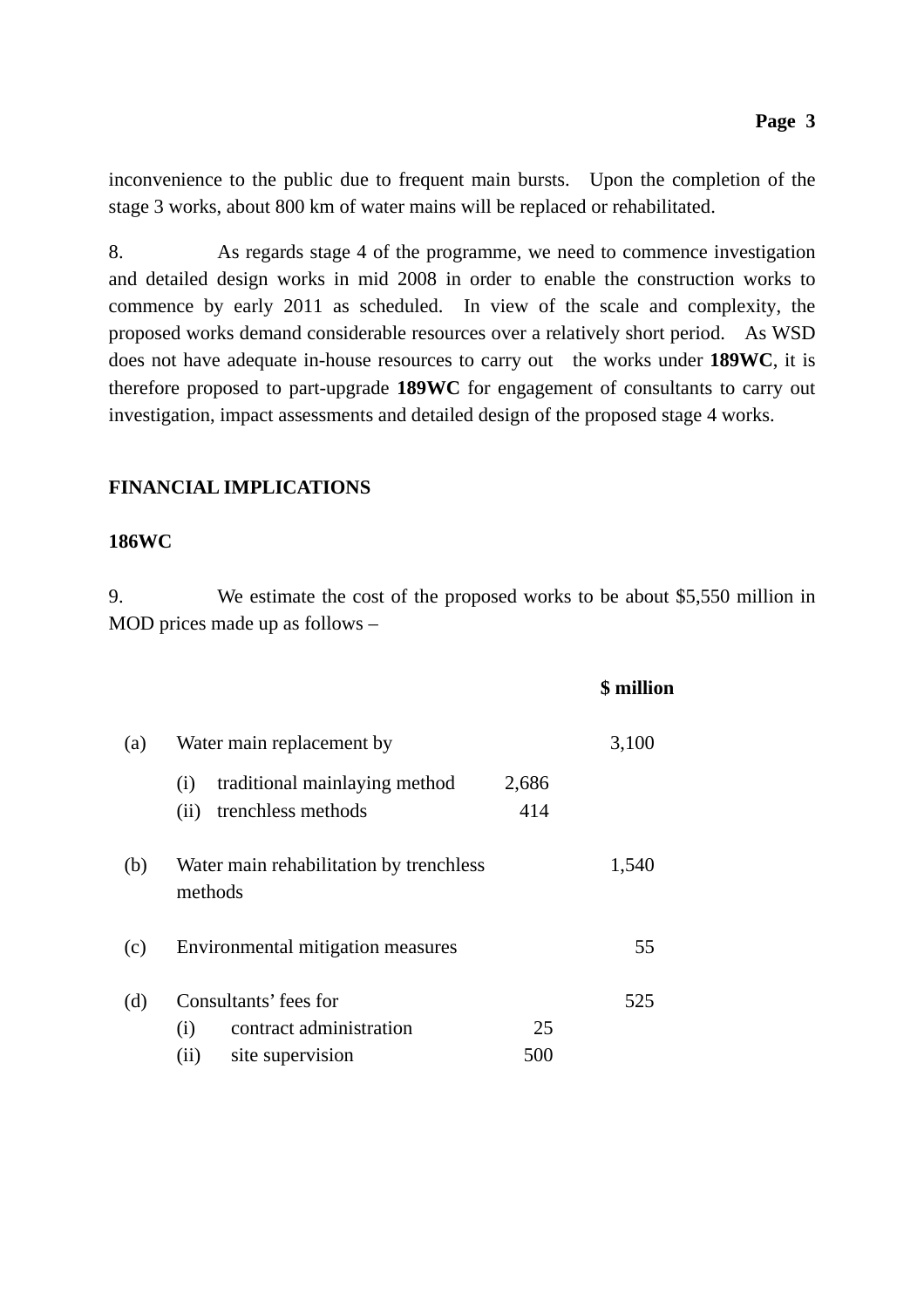(e) Contingencies 330

Total 5,550 (in MOD prices)

## **189WC (part-upgrade)**

10. We estimate the cost of the proposed consultancies for the investigation, impact assessments and detailed design of the proposed works to be \$198.4 million in MOD prices made up as follows –

|     |       |                                                                 |       | \$ million |                       |
|-----|-------|-----------------------------------------------------------------|-------|------------|-----------------------|
| (a) |       | Consultants' fees                                               | 69.5  |            |                       |
|     | (i)   | Design, tender documentation<br>and assessment                  | 49.3  |            |                       |
|     | (ii)  | Traffic impact assessment                                       | 4.3   |            |                       |
|     | (iii) | Drainage impact assessment                                      | 1.1   |            |                       |
|     | (iv)  | Environmental review                                            | 2.1   |            |                       |
|     | (v)   | Supervision of site investigation<br>and condition survey works | 12.7  |            |                       |
| (b) |       | Site investigation and condition survey works                   |       | 110.2      |                       |
| (c) |       | Contingencies                                                   |       | 18.7       |                       |
|     |       |                                                                 | Total |            | 198.4 (in MOD prices) |
|     |       |                                                                 |       |            |                       |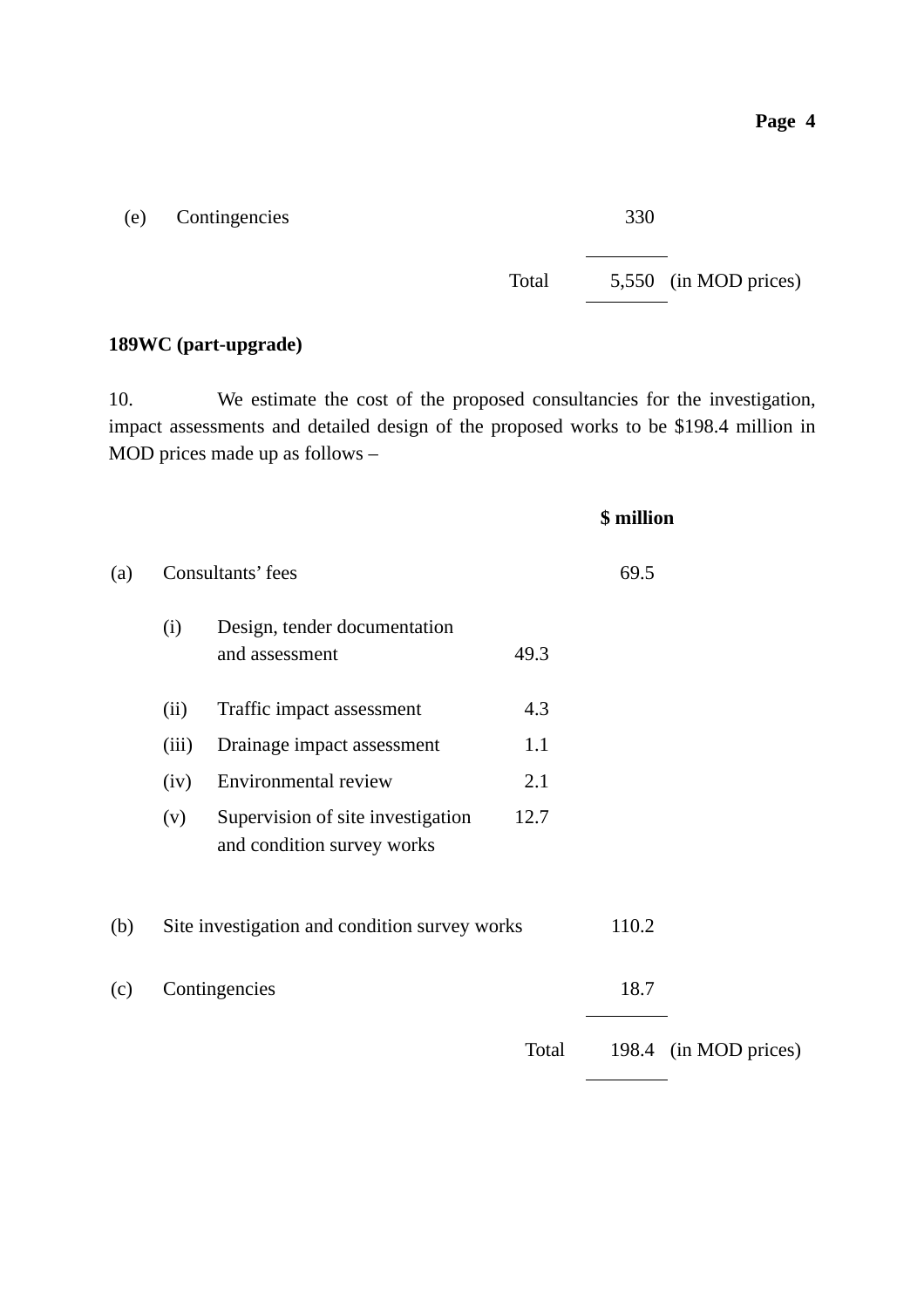11. There will be no additional recurrent expenditure arising from completion of the proposed works under **186WC** and from the part of **189WC** we now propose to upgrade to Category A.

## **ENVIRONMENTAL IMPLICATIONS**

### **186WC**

12. This is not a designated project under Environmental Impact Assessment (EIA) Ordinance. The project does not have any long-term environmental impact. Short-term construction impacts will be mitigated through the implementation of standard pollution control measures on abatement of air, noise, water and waste pollutions. We have included about \$55 million in MOD prices to implement these mitigation measures and will incorporate these requirements into the works contracts for implementation.

13. We have considered the alignments of the proposed water mains in the planning and design stages to reduce the generation of construction waste where possible. In addition, we will require the contractor to reuse inert construction waste (e.g. excavated soil) on site or in other suitable construction sites as far as possible, in order to minimize the disposal of inert construction waste to public fill reception facilities. We will encourage the contractor to maximize the use of recycled or recyclable inert construction waste, as well as the use of non-timber formwork to further minimize the generation of construction waste.

14. We will also require the contractor to submit for approval a plan setting out the waste management measures, which will include appropriate mitigation means to avoid, reduce, reuse and recycle inert construction waste. We will ensure that the day-to-day operations on site comply with the approved plan. We will require the contractor to separate the inert portion from non-inert construction waste on site for disposal at appropriate facilities. We will control the disposal of inert construction waste and non-inert construction waste to public fill reception facilities and landfills respectively through a trip-ticket system.

15. We estimate that the project will generate in total about 1 108 000 tonnes of construction waste. Of these, we will reuse about 602 000 tonnes (about 54.3%) of inert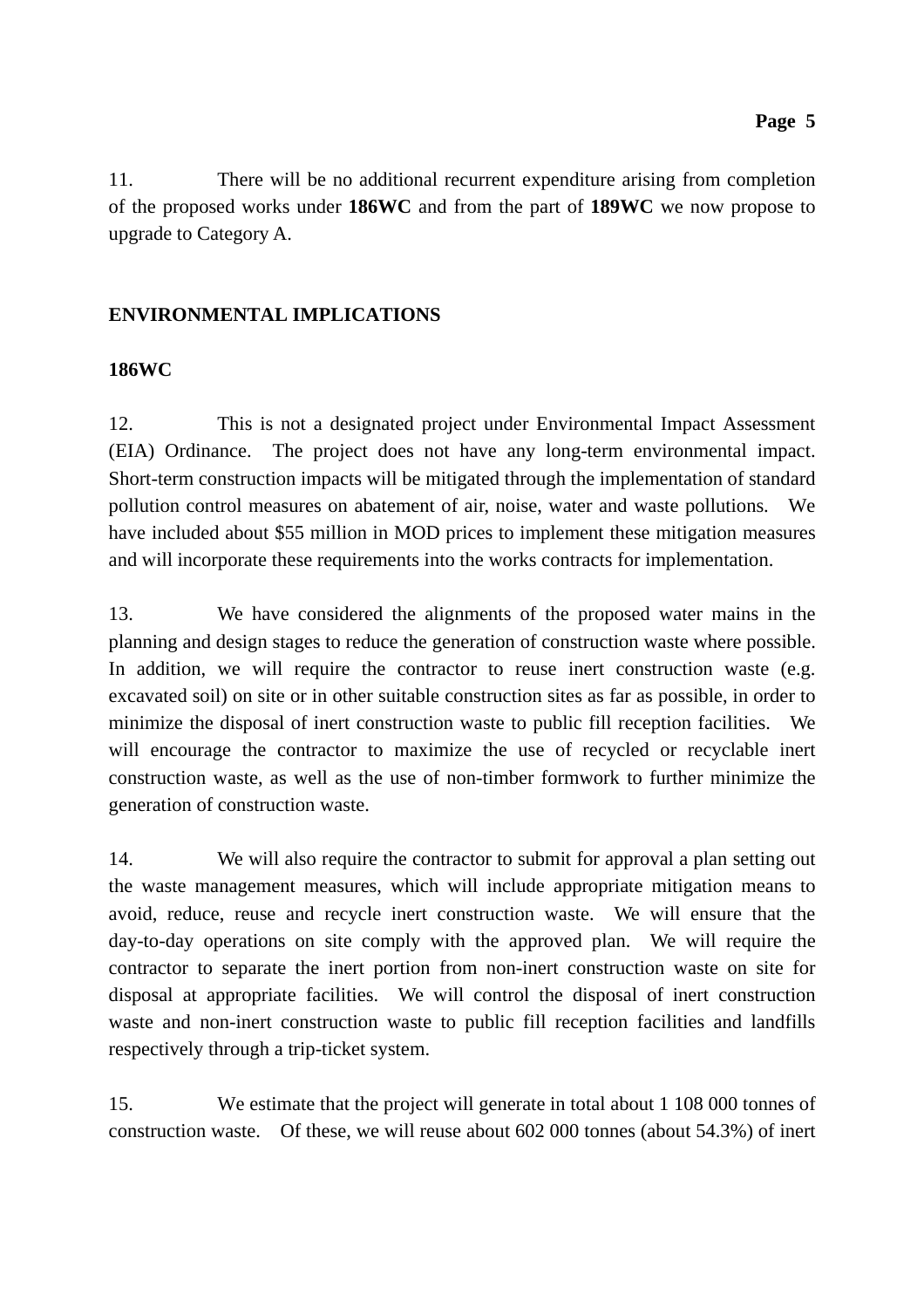construction waste on site and deliver 492 000 tonnes (about 44.4%) of inert construction waste to public fill reception facilities<sup>1</sup> for subsequent reuse. In addition, we will dispose of 14 000 tonnes (about 1.3%) of non-inert construction waste at landfills. The total cost for accommodating construction waste at public fill reception facilities and landfill sites is estimated to be \$15 million for this project (based on an unit cost of \$27/tonne for disposal at public fill reception facilities and \$125/tonne<sup>2</sup> at landfills).

16. The proposed works will not involve any tree felling proposal.

## **189WC (part-upgrade)**

17. The proposed consultancies will not have adverse environmental implications. We will look into the environmental implications of the project. If any designated project under the EIA Ordinance is identified in the course of the consultancies, we will follow and comply with the statutory process under the Ordinance.

18. The proposed design consultancy and site investigation works will only generate very little construction waste. We will require the consultant to fully consider measures to minimize the generation of construction waste and to reuse/recycle construction waste as much as possible in the future implementation of the construction projects.

19. The proposed site investigation and condition survey works will not involve any tree felling proposal.

## **HERITAGE IMPLICATIONS**

20. The stage 3 works under **186WC** will not affect any heritage site, i.e. all declared monuments, proposed monuments, graded historic sites/buildings, sites of

<sup>-</sup>1 Public fill reception facilities are specified in Schedule 4 of the Waste Disposal (Charges for Disposal of Construction Waste) Regulation. Disposal of inert construction waste in public fill reception facilities requires a license issued by the Director of Civil Engineering and Development. 2

This estimate has taken into account the cost for developing, operating and restoring the landfills after they are filled and the aftercare required. It does not include the land opportunity cost for existing landfill sites (which is estimated at  $$90/m<sup>3</sup>$ ), nor the cost to provide new landfills (which is likely to be more expensive) when the existing ones are filled.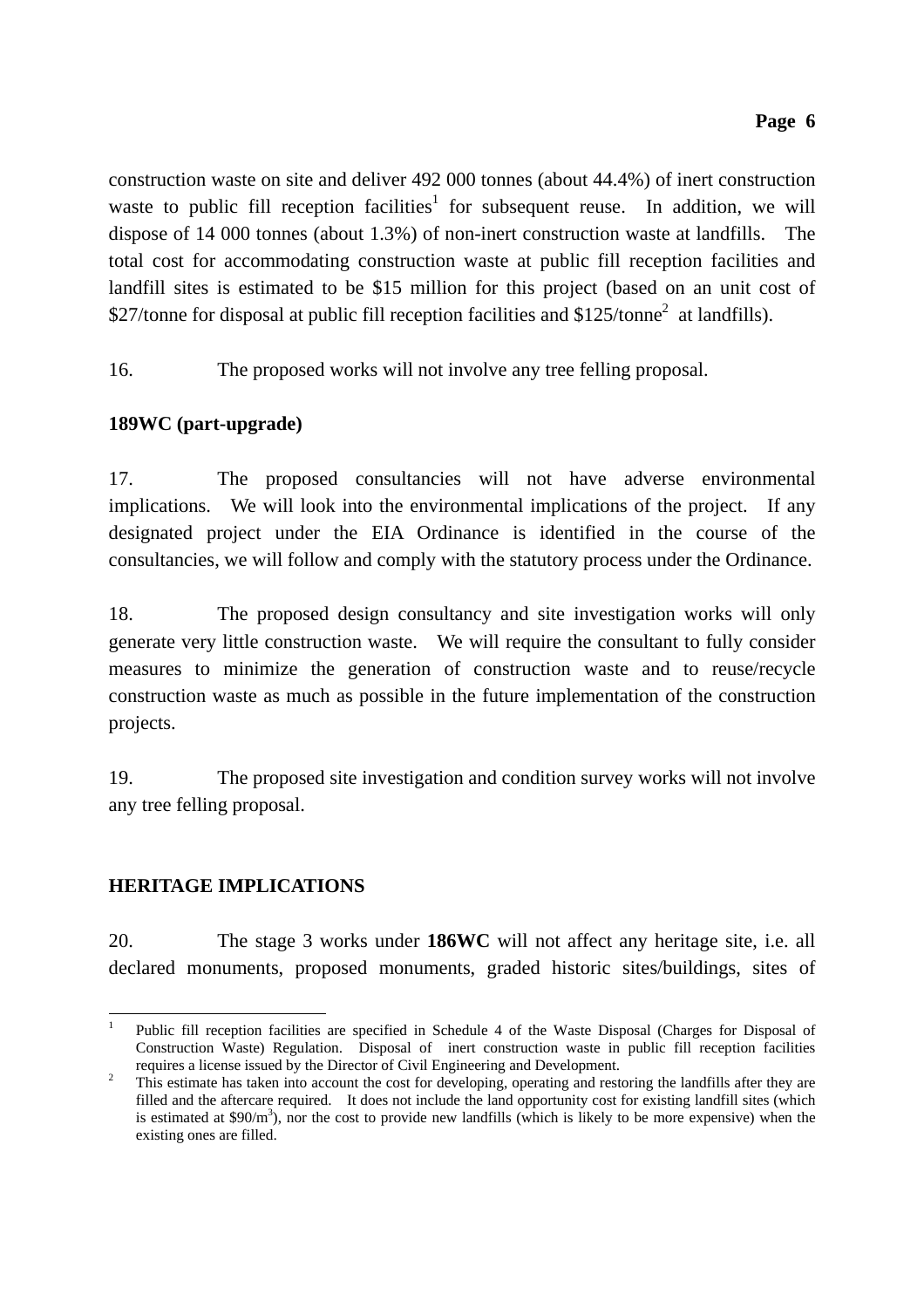archaeological interest and Government historic sites identified by the Antiquities and Monuments Office.

21. The proposed site investigation and condition survey works for stage 4 works under **189WC** will not affect any heritage site, i.e. all declared monuments, proposed monuments, graded historic sites/buildings, sites of archaeological interest and Government historic sites identified by the Antiquities and Monuments Office.

### **TRAFFIC IMPACT**

22. We have carried out traffic impact assessments (TIA) for the proposed works under **186WC**. The cumulative effects of adjacent projects are also covered in the TIA. The TIA has concluded that the proposed works would not cause any unacceptable traffic impact. We will implement temporary traffic arrangements to minimize impacts on traffic during construction and will display notice boards on site to explain the reason of temporary traffic arrangements and the expected completion date of the concerned section of works. In addition, we will set up telephone hotlines for public enquiries or complaints. Furthermore, trenchless methods will be used whenever practicable for works along busy roads, e.g. Nathan Road and Queensway.

## **PUBLIC CONSULTATION**

23. We advised the then Legislative Council Panel on Planning, Lands and Works (the Panel) on 16 May 2006 through circulation of an information paper regarding implementation of the stage 3 works, and received support from Members when we proposed to upgrade part of **186WC** – "Replacement and rehabilitation of water mains, stage 3" for the investigation and detailed design for the stage 3 works.

24. We also updated Members through circulation of an information paper on 19 July 2006 on the various stages of the water mains replacement and rehabilitation programme when we consulted the Panel on **182WC** – "Replacement and rehabilitation of water mains, stage 2" on our proposal to replace and rehabilitate 750 km of water mains.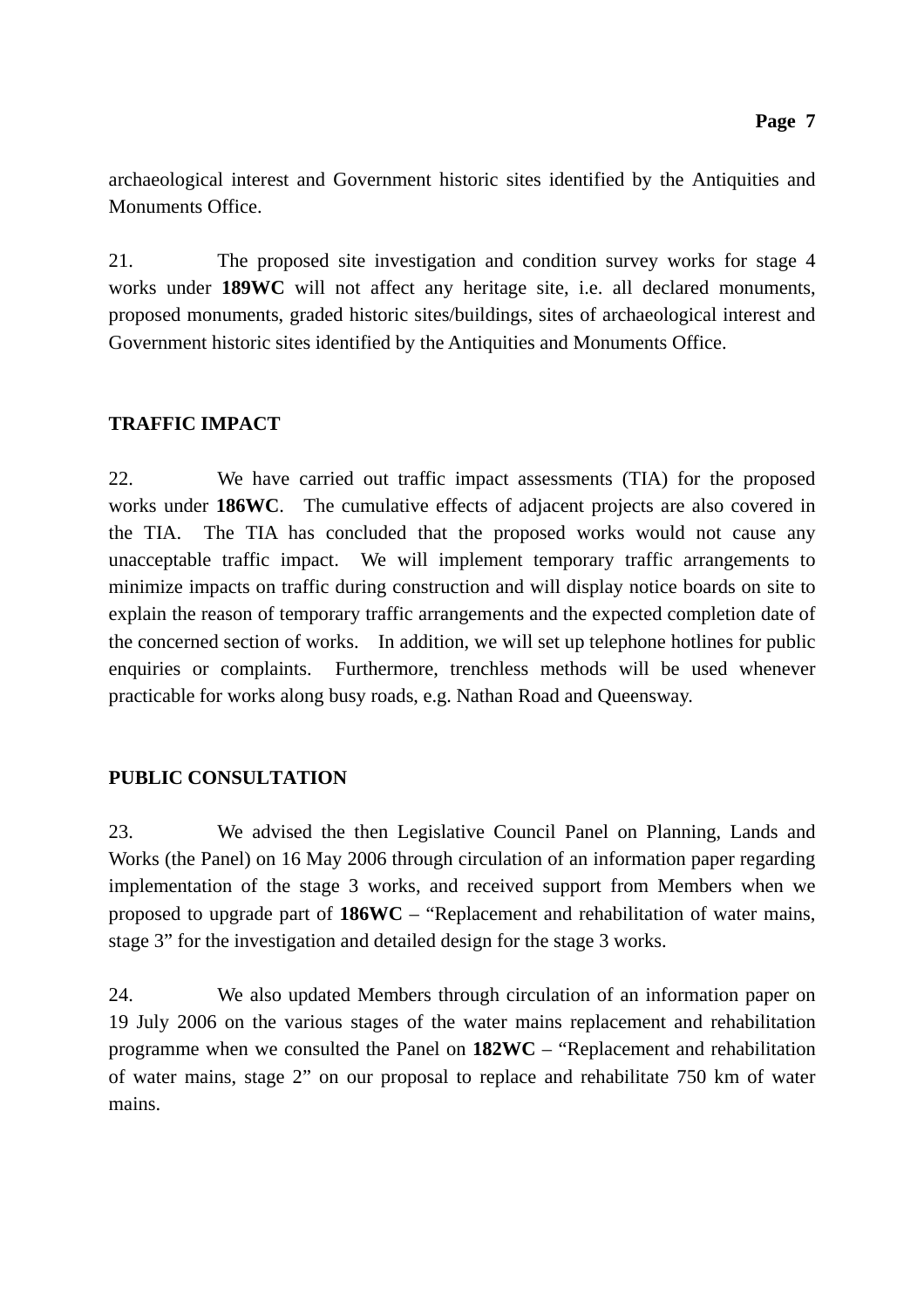25. We have consulted all District Councils recently on **186WC**. All the District Councils except Central and Western District Council<sup>3</sup> (C&WDC) have rendered support on the implementation of the works. A table showing details of the consultations is at **Enclosure 3**. In view of some District Councils' concern about traffic and environmental impacts arising from the proposed works, we will implement adequate traffic and environmental mitigation measures under the works contracts. We will also closely monitor implementation of these mitigation measures and the interfacing of works, and will keep the relevant District Councils informed during the project period. We will consult the relevant District Councils again and take their views into consideration at the design stage of **189WC**.

## **LAND ACQUISITION**

26. The proposed works do not require any land acquisition.

### **JOB CREATION**

27. We estimate that the proposed works under **186WC** and **189WC**  (part-upgrade) will create about 1 900 jobs (1 540 for labourers and another 360 for professional/technical staff) and 89 jobs (38 for labourers and another 51 for professional/technical staff) respectively providing a total employment of 111 660 (109 100 for **186WC** and 2560 for **189WC**) man-months.

### **WAY FORWARD**

28. We intend to submit the proposed upgrading of **186WC** and part-upgrading of **189WC** to Category A for consideration by the Public Works Sub-committee in June 2008 with a view to seeking funding approval from the Finance Committee in July 2008.

<sup>-</sup>3 We consulted the Food, Environment, Hygiene and Works Committee of C&WDC on 13 March 2008. Members sought further information on several issues. We will consult the Committee again on 22 May 2008.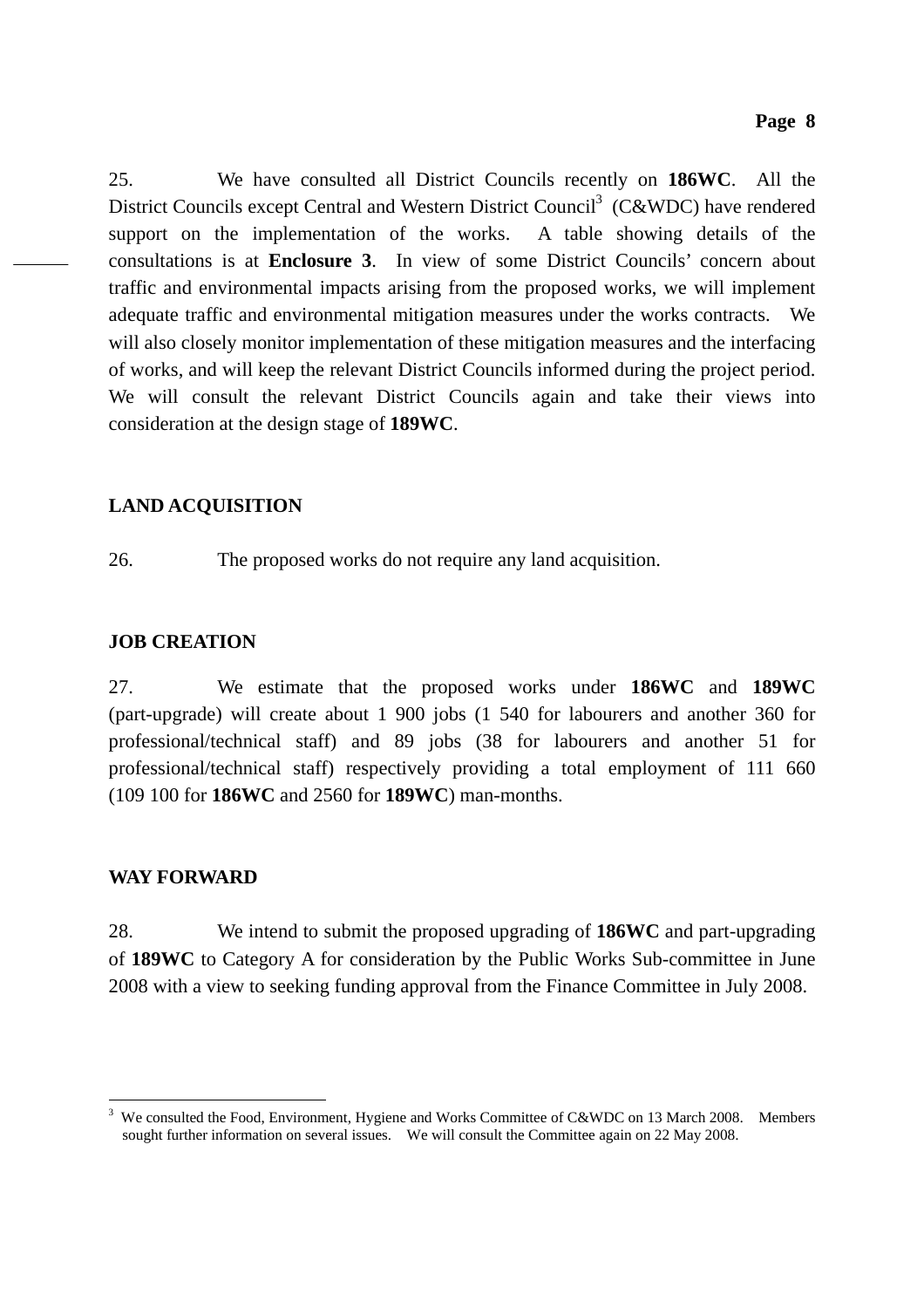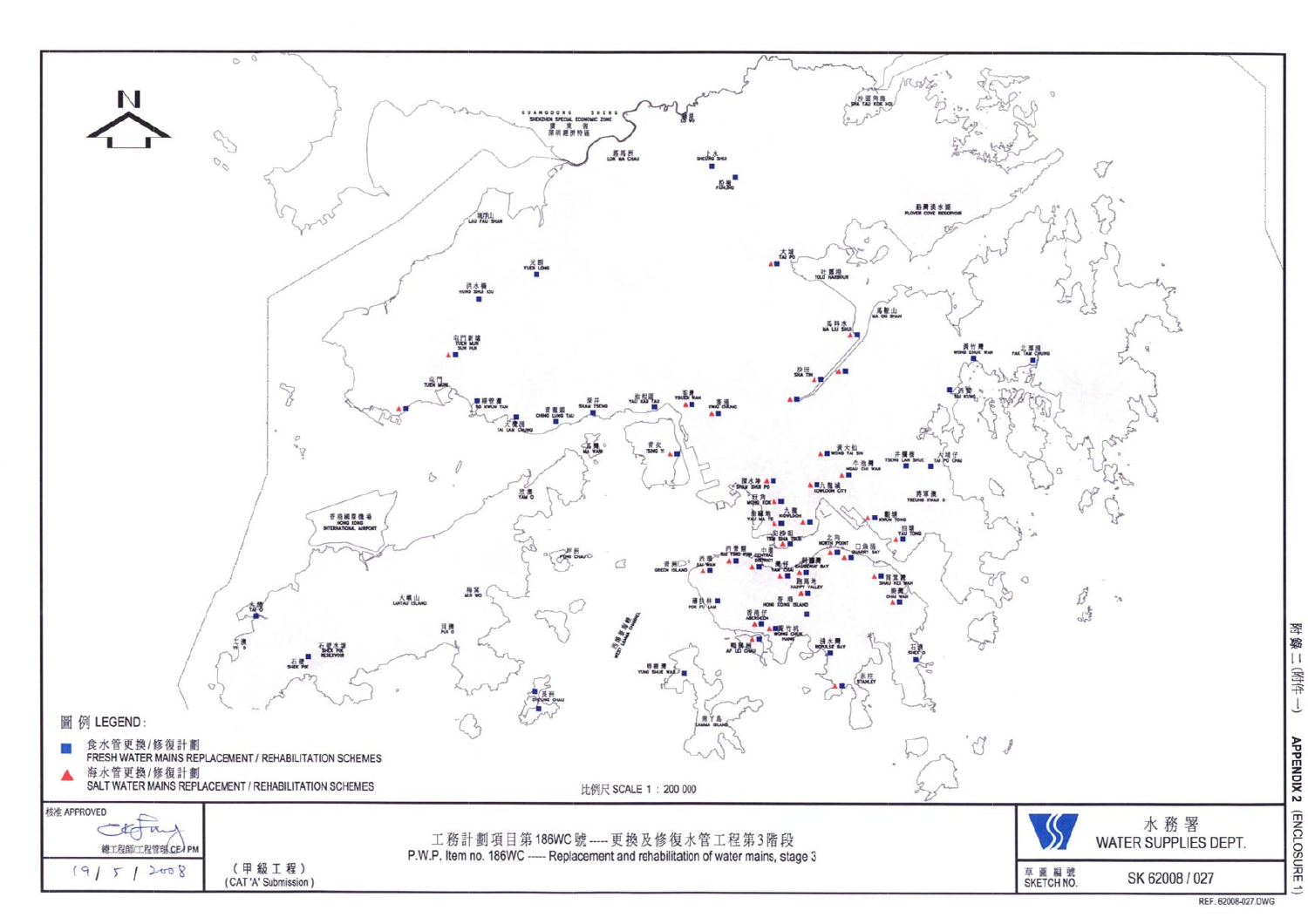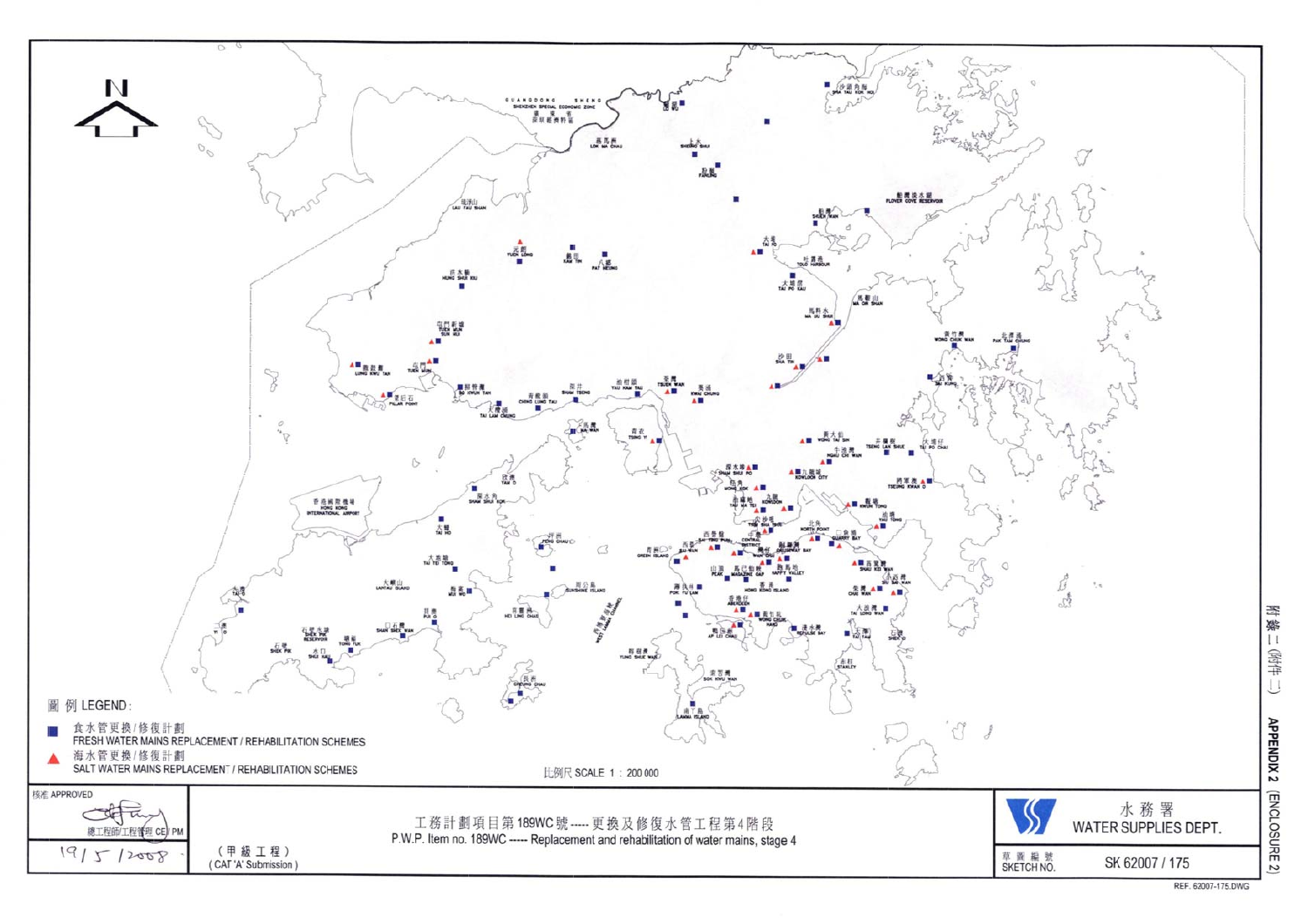## **Appendix 2 Enclosure 3 (Sheet 1 of 2)**

# **186WC – Replacement and rehabilitation of water mains, stage 3 Consultation with District Councils**

| <b>District Council</b>                                                                                                        | Date of Meeting                        | <b>Decision</b> |
|--------------------------------------------------------------------------------------------------------------------------------|----------------------------------------|-----------------|
| Tai Po District Council<br><b>Environment, Housing and Works Committee</b>                                                     | <b>16 January 2008</b>                 | Supported       |
| Wan Chai District Council<br>Development, Planning and Transport Committee                                                     | 14 February 2008                       | Supported       |
| Wong Tai Sin District Council<br><b>Traffic and Transport Committee</b>                                                        | 19 February 2008                       | Supported       |
| Sai Kung District Council<br><b>Traffic and Transport Committee</b>                                                            | 21 February 2008                       | Supported       |
| <b>Kwai Tsing District Council</b><br><b>Traffic and Transport Committee</b>                                                   | 21 February 2008                       | Supported       |
| <b>Sha Tin District Council</b><br>Development and Housing Committee                                                           | 21 February 2008                       | Supported       |
| <b>Tsuen Wan District Council</b><br>Traffic and Transport Committee, and<br><b>Environmental and Health Affairs Committee</b> | 25 February 2008 &<br>28 February 2008 | Supported       |
| <b>Kwun Tong District Council</b><br><b>Traffic and Transport Committee</b>                                                    | 27 February 2008                       | Supported       |
| <b>Kowloon City District Council</b><br>Housing and Infrastructure Committee                                                   | 6 March 2008                           | Supported       |
| Yau Tsim Mong District Council<br><b>Traffic and Transport Committee</b>                                                       | 6 March 2008                           | Supported       |
| <b>Eastern District Council</b><br>Planning, Works and Housing Committee                                                       | 7 March 2008                           | Supported       |
| <b>Southern District Council</b><br>District Development and Environment Committee                                             | 10 March 2008                          | Supported       |